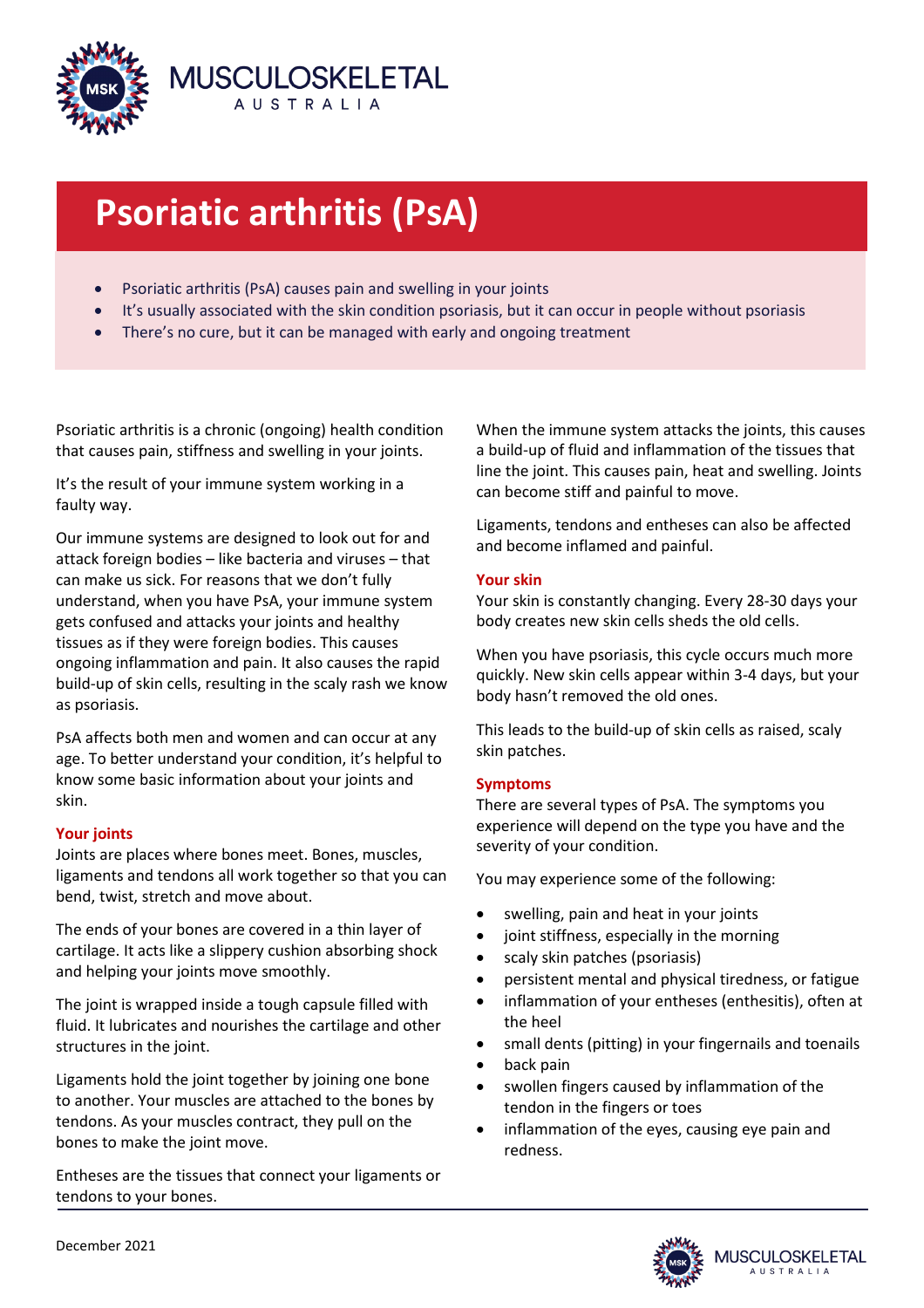Symptoms may change from day to day. At times your symptoms, such as pain, fatigue and inflammation, can become more intense. This is called a flare. Flares are unpredictable and can seem to happen for no reason.

### **Cause**

We don't know what causes the immune system to malfunction, but your genes may play a role.

Some people with PsA have the gene called HLA-B27. However, this gene can also be found in people who don't have PsA.

Other factors such as an infection, accident or injury may trigger the condition in people already at risk because of their genes.

Psoriatic arthritis can occur at any age but usually appears in adults between 30-50 years. It affects both men and women.

### **Diagnosis**

There's no single medical test that will diagnose PsA. And the symptoms of psoriatic arthritis can resemble other types of arthritis such as rheumatoid arthritis, gout and osteoarthritis.

Your doctor will diagnose your condition using a combination of exams and tests, including:

- discussing your symptoms and medical history with you
- a physical examination of your joints, skin and nails to look for any signs of change, including inflammation, rashes, nail pitting
- blood tests that highlight the presence of inflammation or particular genes (e.g. HLA-B27).

Test results also help rule out other conditions that may have similar symptoms.

# **Seek advice early for PsA**

If you're experiencing joint pain and inflammation, it's important you discuss your symptoms with your doctor.

Getting a diagnosis as soon as possible means that treatment can start quickly. Early treatment will help control joint and skin inflammation, manage pain more effectively and reduce your risk of joint damage.

If you're diagnosed with PsA, you may be referred to a specialist doctor who treats joint, muscle and bone conditions. They're called a rheumatologist. You may also be referred to a doctor who specialises in skin conditions, such as psoriasis. They're called a dermatologist.

#### **Treatment**

While there's no cure for PsA, there are many strategies to help manage your condition and symptoms so you can continue to lead a healthy and active life.

#### **Medicines**

Your doctor or specialist may prescribe several different medicines depending on your symptoms and the severity of your condition.

You may take one medicine or a combination of different medicines, including:

- pain relievers (or analgesics) for short-term pain relief
- non-steroidal anti-inflammatory drugs (NSAIDs) to control inflammation and provide short-term pain relief
- corticosteroids to quickly manage or reduce inflammation
- disease-modifying anti-rheumatic drugs (DMARDs) to control your overactive immune system
- biologics and biosimilars (bDMARDs) are biological disease-modifying drugs that target specific parts of your immune system.
- skin treatments— there are various options to help you manage your psoriasis. You'll usually start with ointments and creams. If these don't work effectively, your doctor may recommend tablets and/or ultraviolet (UV) light therapy.

#### **Self-management**

There are other things you can do to help yourself:

Learn more about your condition – knowing as much as possible about your PsA means that you can make informed decisions about your healthcare and play an active role in managing it.

Exercise – will help you maintain muscle strength and joint flexibility, build up stamina and help you manage your pain. Talk with a physiotherapist or an exercise physiologist for specific advice about an exercise program to suit your needs.

See a physiotherapist – for hands-on treatment to relieve your pain and keep you moving. They also provide information and advice on how you can modify your activities, manage pain and exercise safely.

Talk to an OT – an occupational therapist, or OT, can give advice on pacing yourself and managing fatigue, and how to modify daily activities both at home and work to reduce strain and pain on affected joints.

Try relaxation techniques – muscle relaxation, distraction, guided imagery and other techniques can help you manage pain and difficult emotions such as anxiety and can help you get to sleep.

**2**